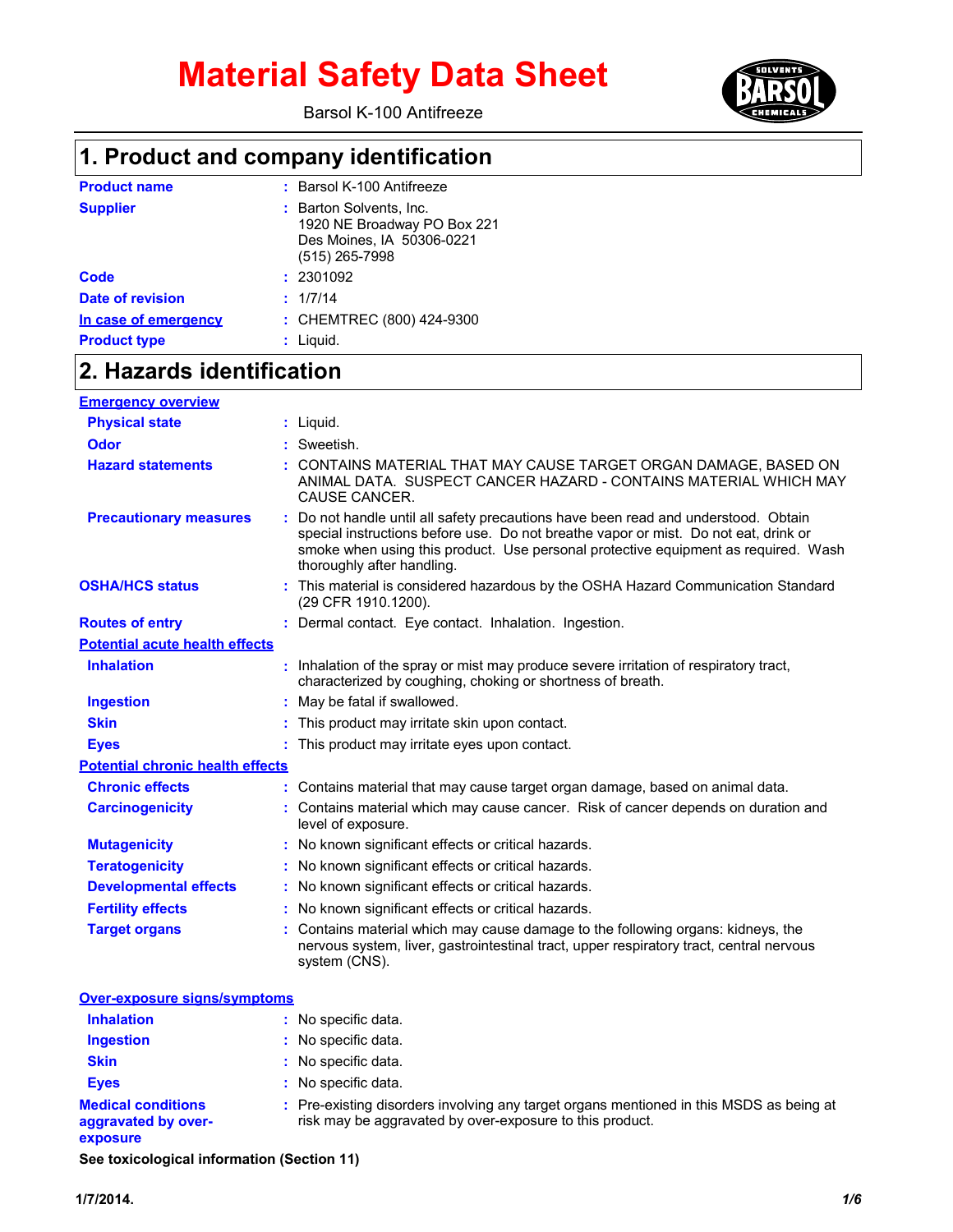# **3. Composition/information on ingredients**

| <b>Name</b>                       | <b>CAS number</b>           | %          |
|-----------------------------------|-----------------------------|------------|
| Ethylene glycol<br>Sodium Nitrite | $107 - 21 - 1$<br>7632-00-0 | 97.8<br><1 |
| Sodium Hydroxide                  | 1310-73-2                   | <1         |

# **4. First aid measures**

| <b>Eye contact</b>                | : Check for and remove any contact lenses. Immediately flush eyes with plenty of water<br>for at least 15 minutes, occasionally lifting the upper and lower eyelids. Get medical<br>attention immediately.                                                                                                                                                                                                      |
|-----------------------------------|-----------------------------------------------------------------------------------------------------------------------------------------------------------------------------------------------------------------------------------------------------------------------------------------------------------------------------------------------------------------------------------------------------------------|
| <b>Skin contact</b>               | : In case of contact, immediately flush skin with plenty of water for at least 15 minutes<br>while removing contaminated clothing and shoes. Wash clothing before reuse. Clean<br>shoes thoroughly before reuse. Get medical attention immediately.                                                                                                                                                             |
| <b>Inhalation</b>                 | : Move exposed person to fresh air. If not breathing, if breathing is irregular or if<br>respiratory arrest occurs, provide artificial respiration or oxygen by trained personnel.<br>Loosen tight clothing such as a collar, tie, belt or waistband. Get medical attention<br>immediately.                                                                                                                     |
| <b>Ingestion</b>                  | : Do not induce vomiting unless directed to do so by medical personnel. Never give<br>anything by mouth to an unconscious person. Get medical attention immediately.                                                                                                                                                                                                                                            |
| <b>Protection of first-aiders</b> | : No action shall be taken involving any personal risk or without suitable training. If it is<br>suspected that fumes are still present, the rescuer should wear an appropriate mask or<br>self-contained breathing apparatus. It may be dangerous to the person providing aid to<br>give mouth-to-mouth resuscitation. Wash contaminated clothing thoroughly with water<br>before removing it, or wear gloves. |
| <b>Notes to physician</b>         | : No specific treatment. Treat symptomatically. Contact poison treatment specialist<br>immediately if large quantities have been ingested or inhaled.                                                                                                                                                                                                                                                           |

## **5. Fire-fighting measures**

| <b>Flammability of the product</b>                       | : In a fire or if heated, a pressure increase will occur and the container may burst.                                                                                                               |  |
|----------------------------------------------------------|-----------------------------------------------------------------------------------------------------------------------------------------------------------------------------------------------------|--|
| <b>Extinguishing media</b>                               |                                                                                                                                                                                                     |  |
| <b>Suitable</b>                                          | : Use an extinguishing agent suitable for the surrounding fire.                                                                                                                                     |  |
| <b>Not suitable</b>                                      | : None known.                                                                                                                                                                                       |  |
| <b>Special exposure hazards</b>                          | : Promptly isolate the scene by removing all persons from the vicinity of the incident if<br>there is a fire. No action shall be taken involving any personal risk or without suitable<br>training. |  |
| <b>Hazardous thermal</b><br>decomposition products       | Decomposition products may include the following materials:<br>carbon dioxide<br>carbon monoxide                                                                                                    |  |
| <b>Special protective</b><br>equipment for fire-fighters | Fire-fighters should wear appropriate protective equipment and self-contained breathing<br>apparatus (SCBA) with a full face-piece operated in positive pressure mode.                              |  |

# **6. Accidental release measures**

| <b>Personal precautions</b>      | : No action shall be taken involving any personal risk or without suitable training.<br>Evacuate surrounding areas. Keep unnecessary and unprotected personnel from<br>entering. Do not touch or walk through spilled material. Avoid breathing vapor or mist.<br>Provide adequate ventilation. Wear appropriate respirator when ventilation is<br>inadequate. Put on appropriate personal protective equipment (see Section 8). |
|----------------------------------|----------------------------------------------------------------------------------------------------------------------------------------------------------------------------------------------------------------------------------------------------------------------------------------------------------------------------------------------------------------------------------------------------------------------------------|
| <b>Environmental precautions</b> | : Avoid dispersal of spilled material and runoff and contact with soil, waterways, drains<br>and sewers. Inform the relevant authorities if the product has caused environmental<br>pollution (sewers, waterways, soil or air).                                                                                                                                                                                                  |
| <b>Methods for cleaning up</b>   |                                                                                                                                                                                                                                                                                                                                                                                                                                  |
| <b>Small spill</b>               | : Stop leak if without risk. Move containers from spill area. Dilute with water and mop up<br>if water-soluble. Alternatively, or if water-insoluble, absorb with an inert dry material and<br>place in an appropriate waste disposal container. Dispose of via a licensed waste<br>disposal contractor.                                                                                                                         |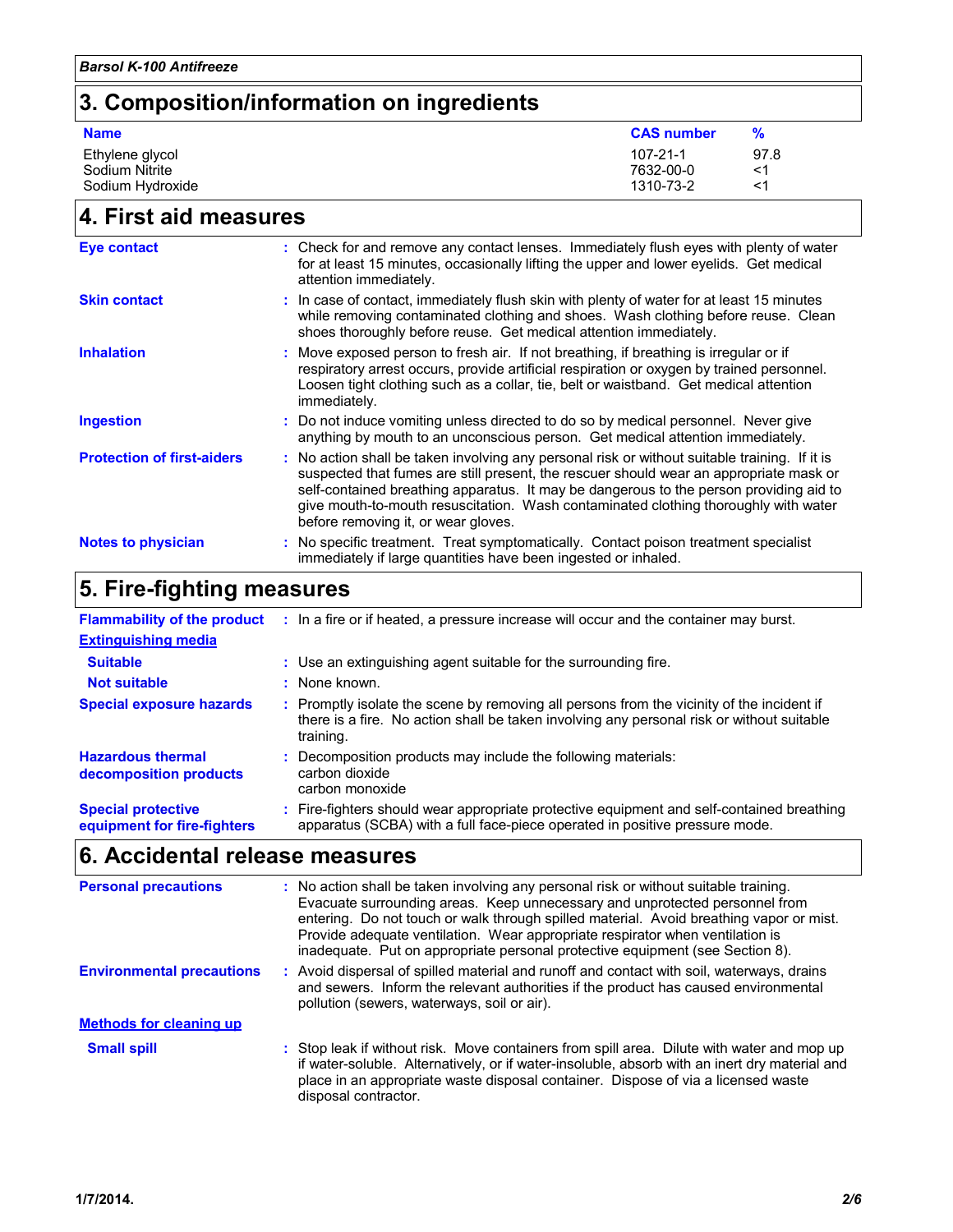#### **6. Accidental release measures**

#### **Large spill :**

: Stop leak if without risk. Move containers from spill area. Approach release from upwind. Prevent entry into sewers, water courses, basements or confined areas. Wash spillages into an effluent treatment plant or proceed as follows. Contain and collect spillage with non-combustible, absorbent material e.g. sand, earth, vermiculite or diatomaceous earth and place in container for disposal according to local regulations (see Section 13). Dispose of via a licensed waste disposal contractor. Contaminated absorbent material may pose the same hazard as the spilled product. Note: see Section 1 for emergency contact information and Section 13 for waste disposal.

### **7. Handling and storage**

| <b>Handling</b> | : Put on appropriate personal protective equipment (see Section 8). Eating, drinking and<br>smoking should be prohibited in areas where this material is handled, stored and<br>processed. Workers should wash hands and face before eating, drinking and smoking.<br>Remove contaminated clothing and protective equipment before entering eating areas.<br>Avoid exposure - obtain special instructions before use. Do not get in eyes or on skin or<br>clothing. Do not ingest. Avoid breathing vapor or mist. If during normal use the material<br>presents a respiratory hazard, use only with adequate ventilation or wear appropriate<br>respirator. Keep in the original container or an approved alternative made from a<br>compatible material, kept tightly closed when not in use. Empty containers retain product<br>residue and can be hazardous. Do not reuse container. |
|-----------------|-----------------------------------------------------------------------------------------------------------------------------------------------------------------------------------------------------------------------------------------------------------------------------------------------------------------------------------------------------------------------------------------------------------------------------------------------------------------------------------------------------------------------------------------------------------------------------------------------------------------------------------------------------------------------------------------------------------------------------------------------------------------------------------------------------------------------------------------------------------------------------------------|
| <b>Storage</b>  | : Store in accordance with local regulations. Store in original container protected from<br>direct sunlight in a dry, cool and well-ventilated area, away from incompatible materials<br>(see Section 10) and food and drink. Keep container tightly closed and sealed until<br>ready for use. Containers that have been opened must be carefully resealed and kept<br>upright to prevent leakage. Do not store in unlabeled containers. Use appropriate<br>containment to avoid environmental contamination.                                                                                                                                                                                                                                                                                                                                                                           |

### **8. Exposure controls/personal protection**

| Ingredient                                  |                   | <b>Exposure limits</b>                                                                                                                                                                                                                                                                                                                                                                                                                                                                                                                                                                                               |
|---------------------------------------------|-------------------|----------------------------------------------------------------------------------------------------------------------------------------------------------------------------------------------------------------------------------------------------------------------------------------------------------------------------------------------------------------------------------------------------------------------------------------------------------------------------------------------------------------------------------------------------------------------------------------------------------------------|
| Ethylene glycol                             |                   | <b>ACGIH TLV (United States).</b><br>STEL: 100 mg/m <sup>3</sup>                                                                                                                                                                                                                                                                                                                                                                                                                                                                                                                                                     |
| <b>Recommended monitoring</b><br>procedures | also be required. | : If this product contains ingredients with exposure limits, personal, workplace atmosphere<br>or biological monitoring may be required to determine the effectiveness of the ventilation<br>or other control measures and/or the necessity to use respiratory protective equipment.<br>Reference should be made to appropriate monitoring standards. Reference to national<br>guidance documents for methods for the determination of hazardous substances will                                                                                                                                                     |
| <b>Engineering measures</b>                 |                   | If user operations generate dust, fumes, gas, vapor or mist, use process enclosures,<br>local exhaust ventilation or other engineering controls to keep worker exposure to<br>airborne contaminants below any recommended or statutory limits.                                                                                                                                                                                                                                                                                                                                                                       |
| <b>Hygiene measures</b>                     |                   | : Wash hands, forearms and face thoroughly after handling chemical products, before<br>eating, smoking and using the lavatory and at the end of the working period. Appropriate<br>techniques should be used to remove potentially contaminated clothing. Wash<br>contaminated clothing before reusing. Ensure that eyewash stations and safety showers<br>are close to the workstation location.                                                                                                                                                                                                                    |
| <b>Personal protection</b>                  |                   |                                                                                                                                                                                                                                                                                                                                                                                                                                                                                                                                                                                                                      |
| <b>Respiratory</b>                          |                   | : Use a properly fitted, air-purifying or air-fed respirator complying with an approved<br>standard if a risk assessment indicates this is necessary. Respirator selection must be<br>based on known or anticipated exposure levels, the hazards of the product and the safe<br>working limits of the selected respirator.                                                                                                                                                                                                                                                                                           |
| <b>Hands</b>                                |                   | Chemical-resistant, impervious gloves complying with an approved standard should be<br>worn at all times when handling chemical products if a risk assessment indicates this is<br>necessary. Considering the parameters specified by the glove manufacturer, check<br>during use that the gloves are still retaining their protective properties. It should be<br>noted that the time to breakthrough for any glove material may be different for different<br>glove manufacturers. In the case of mixtures, consisting of several substances, the<br>protection time of the gloves cannot be accurately estimated. |
| <b>Eyes</b>                                 |                   | Safety eyewear complying with an approved standard should be used when a risk<br>assessment indicates this is necessary to avoid exposure to liquid splashes, mists or<br>dusts. If contact is possible, the following protection should be worn, unless the<br>assessment indicates a higher degree of protection: safety glasses with side-shields.                                                                                                                                                                                                                                                                |
| 1/7/2014.                                   |                   | 3/6                                                                                                                                                                                                                                                                                                                                                                                                                                                                                                                                                                                                                  |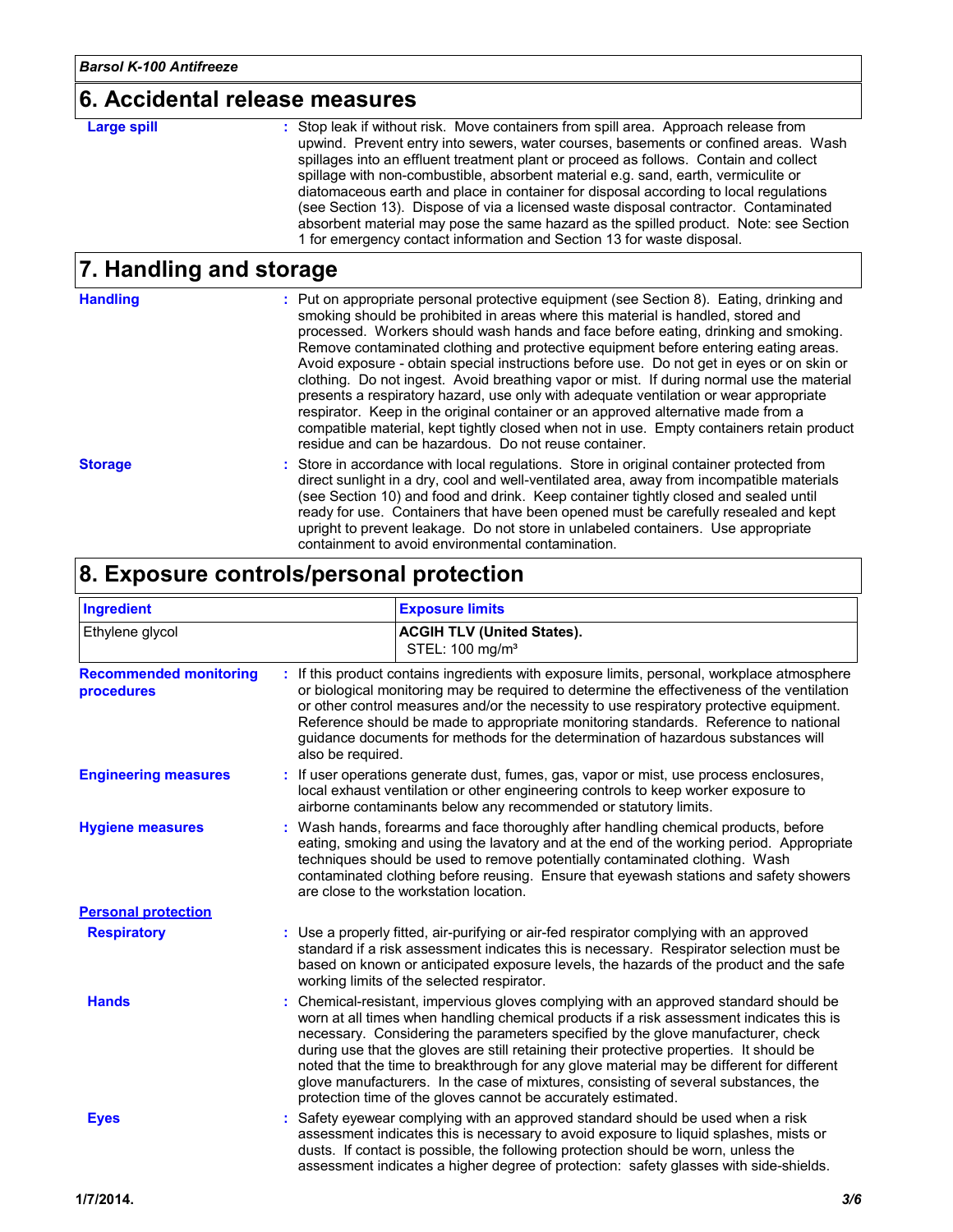# **8. Exposure controls/personal protection**

| <b>Skin</b>                                      | : Personal protective equipment for the body should be selected based on the task being<br>performed and the risks involved and should be approved by a specialist before handling<br>this product.                                                                                                                             |
|--------------------------------------------------|---------------------------------------------------------------------------------------------------------------------------------------------------------------------------------------------------------------------------------------------------------------------------------------------------------------------------------|
| <b>Environmental exposure</b><br><b>controls</b> | : Emissions from ventilation or work process equipment should be checked to ensure they<br>comply with the requirements of environmental protection legislation. In some cases,<br>fume scrubbers, filters or engineering modifications to the process equipment will be<br>necessary to reduce emissions to acceptable levels. |

## **9. Physical and chemical properties**

| <b>Physical state</b>             | $:$ Liquid.                                                                                                                                                                            |
|-----------------------------------|----------------------------------------------------------------------------------------------------------------------------------------------------------------------------------------|
| <b>Flash point</b>                | : Lowest known value: Open cup: $110^{\circ}$ C (230 $^{\circ}$ F). (Cleveland). (Ethylene glycol)                                                                                     |
| <b>Auto-ignition temperature</b>  | : Lowest known value: 412.78°C (775°F) (Ethylene glycol).                                                                                                                              |
| <b>Flammable limits</b>           | : Greatest known range: Lower: 3.2% Upper: 15.3% (Ethylene glycol)                                                                                                                     |
| <b>Odor</b>                       | : Sweetish.                                                                                                                                                                            |
|                                   | Neutral.                                                                                                                                                                               |
| <b>Boiling/condensation point</b> | : Lowest known value: $100^{\circ}$ C (212 $^{\circ}$ F) (Water). Weighted average: 195.59 $^{\circ}$ C (384.1 $^{\circ}$ F)                                                           |
| <b>Melting/freezing point</b>     | : May start to solidify at the following temperature: $0^{\circ}$ C (32 $^{\circ}$ F) This is based on data for the<br>following ingredient: Water. Weighted average: -13.28°C (8.1°F) |
| <b>Relative density</b>           | : Weighted average: 1.12 (Water = 1)                                                                                                                                                   |
| <b>Vapor pressure</b>             | : Highest known value: 2.3 kPa (17.2 mm Hg) (at $20^{\circ}$ C) (Water). Weighted average: 0.05<br>kPa $(0.38 \text{ mm Hq})$ (at $20^{\circ}$ C)                                      |
| <b>Vapor density</b>              | : Highest known value: 2.1 (Air = 1) (Ethylene glycol). Weighted average: 2.08 (Air = 1)                                                                                               |
| <b>Solubility</b>                 | Easily soluble in the following materials: cold water, hot water, methanol, diethyl ether,<br>acetone.<br>Very slightly soluble in the following materials: n-octanol.                 |

# **10. Stability and reactivity**

| <b>Chemical stability</b>                           | : The product is stable.                                                                                  |
|-----------------------------------------------------|-----------------------------------------------------------------------------------------------------------|
| <b>Conditions to avoid</b>                          | : No specific data.                                                                                       |
| <b>Incompatible materials</b>                       | : No specific data.                                                                                       |
| <b>Hazardous decomposition</b><br><b>products</b>   | : Under normal conditions of storage and use, hazardous decomposition products should<br>not be produced. |
| <b>Possibility of hazardous</b><br><b>reactions</b> | : Under normal conditions of storage and use, hazardous reactions will not occur.                         |

## **11. Toxicological information**

#### **Acute toxicity**

| <b>Product/ingredient name</b> | <b>Result</b>    | <b>Species</b> | <b>Dose</b> | <b>Exposure</b> |
|--------------------------------|------------------|----------------|-------------|-----------------|
| Ethylene glycol                | LD50 Dermal      | Rabbit         | 9530 mg/kg  |                 |
|                                | LD50 Oral        | Rat            | 4700 mg/kg  |                 |
| Sodium Nitrite                 | LD50 Oral        | Rat            | 157.9 mg/kg |                 |
| <b>Conclusion/Summary</b>      | : Not available. |                |             |                 |
| <b>Chronic toxicity</b>        |                  |                |             |                 |
| <b>Conclusion/Summary</b>      | : Not available. |                |             |                 |
| <b>Irritation/Corrosion</b>    |                  |                |             |                 |
| <b>Conclusion/Summary</b>      | : Not available. |                |             |                 |
| <b>Sensitizer</b>              |                  |                |             |                 |
| <b>Conclusion/Summary</b>      | : Not available. |                |             |                 |
| <b>Carcinogenicity</b>         |                  |                |             |                 |
| <b>Conclusion/Summary</b>      | : Not available. |                |             |                 |
| <b>Classification</b>          |                  |                |             |                 |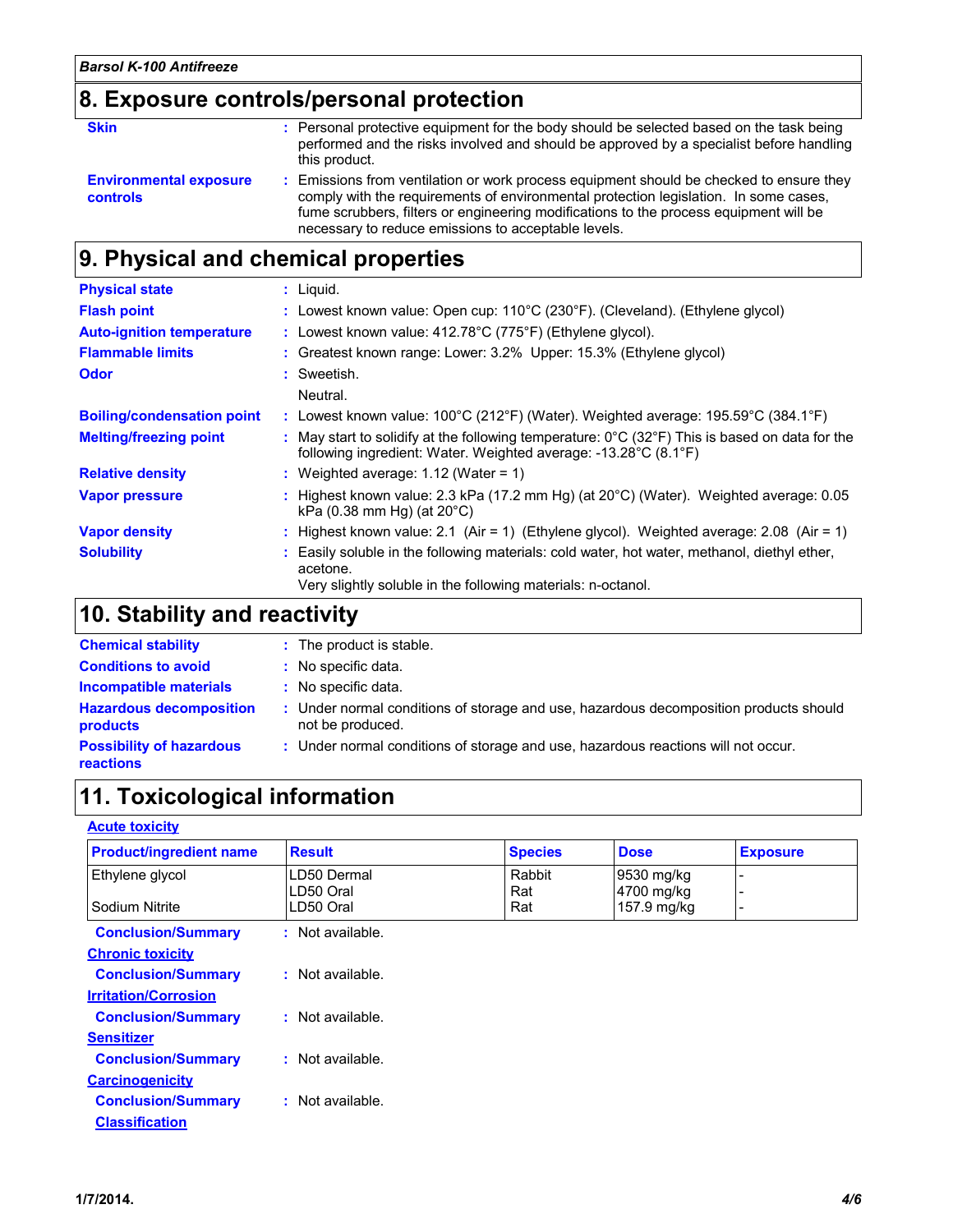#### **11. Toxicological information**

| <b>Product/ingredient name</b>                                            | <b>ACGIH</b>     | <b>IARC</b>                                         | <b>EPA</b> | <b>NIOSH</b> | <b>NTP</b> | <b>OSHA</b> |
|---------------------------------------------------------------------------|------------------|-----------------------------------------------------|------------|--------------|------------|-------------|
| Sodium Nitrite                                                            |                  | 2A                                                  |            |              | -          |             |
| <b>Mutagenicity</b><br><b>Conclusion/Summary</b><br><b>Teratogenicity</b> | : Not available. |                                                     |            |              |            |             |
| <b>Conclusion/Summary</b><br><b>Reproductive toxicity</b>                 | : Not available. |                                                     |            |              |            |             |
| <b>Conclusion/Summary</b>                                                 | : Not available. |                                                     |            |              |            |             |
| 12. Ecological information                                                |                  |                                                     |            |              |            |             |
| <b>Ecotoxicity</b>                                                        |                  | : No known significant effects or critical hazards. |            |              |            |             |
| <b>Aquatic ecotoxicity</b>                                                |                  |                                                     |            |              |            |             |
| <b>Conclusion/Summary</b>                                                 | : Not available. |                                                     |            |              |            |             |
| <b>Persistence/degradability</b>                                          |                  |                                                     |            |              |            |             |

#### **Conclusion/Summary :** Not available.

### **13. Disposal considerations**

| <b>Waste disposal</b> | : The generation of waste should be avoided or minimized wherever possible. Disposal of<br>this product, solutions and any by-products should at all times comply with the<br>requirements of environmental protection and waste disposal legislation and any regional<br>local authority requirements. Dispose of surplus and non-recyclable products via a<br>licensed waste disposal contractor. Waste should not be disposed of untreated to the<br>sewer unless fully compliant with the requirements of all authorities with jurisdiction.<br>Waste packaging should be recycled. Incineration or landfill should only be considered<br>when recycling is not feasible. This material and its container must be disposed of in a<br>safe way. Care should be taken when handling emptied containers that have not been<br>cleaned or rinsed out. Empty containers or liners may retain some product residues.<br>Avoid dispersal of spilled material and runoff and contact with soil, waterways, drains<br>and sewers. |
|-----------------------|-------------------------------------------------------------------------------------------------------------------------------------------------------------------------------------------------------------------------------------------------------------------------------------------------------------------------------------------------------------------------------------------------------------------------------------------------------------------------------------------------------------------------------------------------------------------------------------------------------------------------------------------------------------------------------------------------------------------------------------------------------------------------------------------------------------------------------------------------------------------------------------------------------------------------------------------------------------------------------------------------------------------------------|
|-----------------------|-------------------------------------------------------------------------------------------------------------------------------------------------------------------------------------------------------------------------------------------------------------------------------------------------------------------------------------------------------------------------------------------------------------------------------------------------------------------------------------------------------------------------------------------------------------------------------------------------------------------------------------------------------------------------------------------------------------------------------------------------------------------------------------------------------------------------------------------------------------------------------------------------------------------------------------------------------------------------------------------------------------------------------|

**Disposal should be in accordance with applicable regional, national and local laws and regulations. Refer to Section 7: HANDLING AND STORAGE and Section 8: EXPOSURE CONTROLS/PERSONAL PROTECTION for additional handling information and protection of employees.**

## **14. Transport information**

| <b>Regulatory</b><br><b>information</b> | UN number | <b>Proper shipping</b><br>name                                              | <b>Classes</b> |   | <b>PG*</b> Label | <b>Additional</b><br><b>linformation</b> |
|-----------------------------------------|-----------|-----------------------------------------------------------------------------|----------------|---|------------------|------------------------------------------|
| <b>DOT Classification</b>               | UN3082    | <b>Other Regulated</b><br>Substances, Liquid, N.<br>O.S. (Ethylene glycol). |                | Ш | AllN             |                                          |

PG\* : Packing group

| 15. Regulatory information                                                                                                                               |  |  |  |
|----------------------------------------------------------------------------------------------------------------------------------------------------------|--|--|--|
| : Carcinogen<br>Target organ effects                                                                                                                     |  |  |  |
| : TSCA 8(a) CDR Exempt/Partial exemption: Not determined<br>United States inventory (TSCA 8b): Not determined.                                           |  |  |  |
| <b>SARA 302/304:</b> No products were found.<br>SARA 311/312 Hazards identification: Immediate (acute) health hazard, Delayed<br>(chronic) health hazard |  |  |  |
|                                                                                                                                                          |  |  |  |

#### **SARA 313**